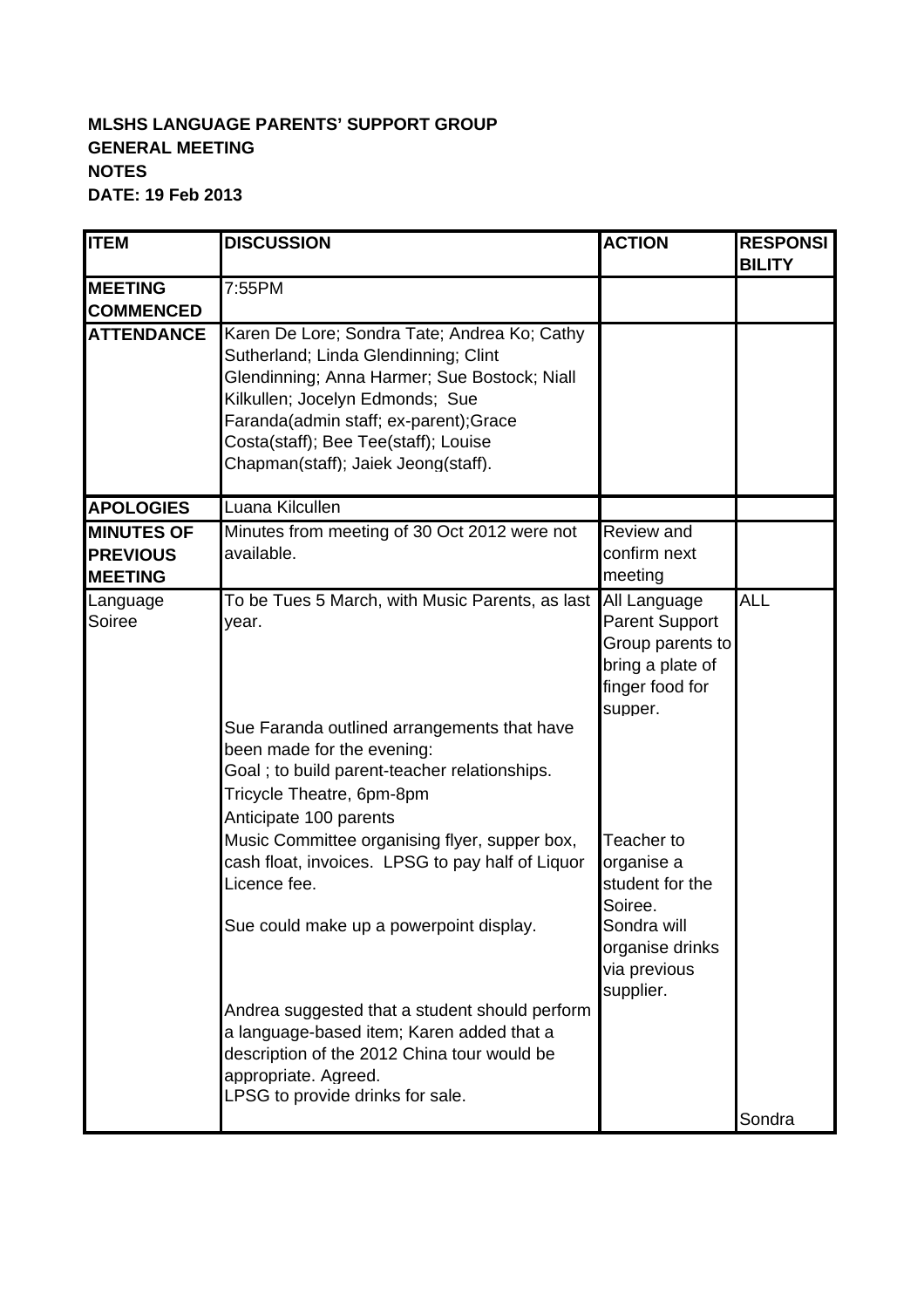| Report from<br>Head of        | Grace Costa introduced two teachers who are<br>new to the school: Louise Chapman(Italian and                                                                                                                                                                                                                                                                                                                                                                                                                                           |                                                           |              |
|-------------------------------|----------------------------------------------------------------------------------------------------------------------------------------------------------------------------------------------------------------------------------------------------------------------------------------------------------------------------------------------------------------------------------------------------------------------------------------------------------------------------------------------------------------------------------------|-----------------------------------------------------------|--------------|
| Languages<br>Department       | French) and Jaeik Jeong (Italian).<br><b>Trips planned</b><br>Indonesia in 2013 (approximate cost per<br>student= \$3500-\$4000)<br>China in 2014<br>Italy+/-France in 2014<br><b>Languages Week</b><br>Grace wants to organise a parent seminar to<br>inform people about the benefits of Language<br>study. She requests that our group provide<br>supper for the seminar.<br><b>Hosting of overseas students</b>                                                                                                                    | LPSG to provide                                           |              |
|                               |                                                                                                                                                                                                                                                                                                                                                                                                                                                                                                                                        | supper for<br>parent seminar<br>in Languages<br>Week      |              |
|                               | Japanese group of 25 still requires some host<br>families for one week over Easter.<br>Italian : one student exchange for 8 weeks in<br>2013. Encourage Year 10s to host him/her.<br><b>Visiting Language Assistants</b><br>A teacher will visit from Italy (via Association of<br>Teachers of Italian) and Niall will host this Italian<br>Assistant.<br>A Chinese Assistant is being arranged.<br>Andrea and Niall requested that arrangements<br>be made for a German Assistant for 2014,<br>noting that there is not one for 2013. |                                                           |              |
|                               | There will be a native German speaker<br>employed for conversation sessions.                                                                                                                                                                                                                                                                                                                                                                                                                                                           | Application for<br>German<br>Assistant to be<br>submitted |              |
|                               | <b>Teaching</b><br>There will be a strong emphasis on the use of<br>technology in Language classes this year. Jaiek<br>described the technology in use in his Italian<br>classes.                                                                                                                                                                                                                                                                                                                                                      |                                                           | Grace        |
| <b>Car Rally</b>              | To be run again in 2013. Date has been set.                                                                                                                                                                                                                                                                                                                                                                                                                                                                                            | Niall to devise a<br>course for the<br>rally              | <b>Niall</b> |
| <b>NEW</b><br><b>BUSINESS</b> | Discussion about encouraging multi-lingualism :<br>ABCTV program of 18 Feb.                                                                                                                                                                                                                                                                                                                                                                                                                                                            |                                                           |              |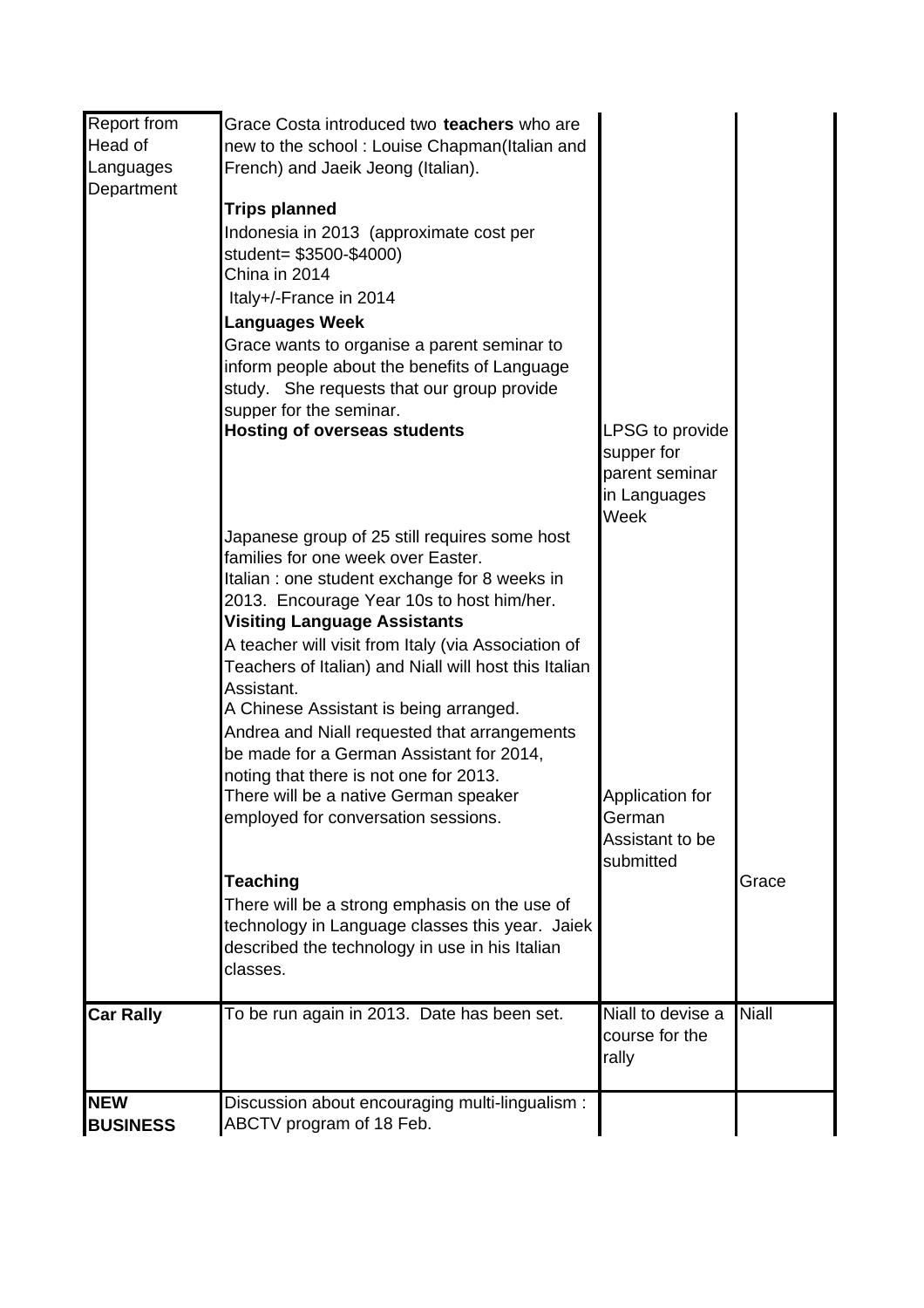|                                     | With the extra ATAR weighting of Language<br>subjects, 7 MLSHS Language students<br>achieved ATAR of over 90 - well done! |                                                     |                          |
|-------------------------------------|---------------------------------------------------------------------------------------------------------------------------|-----------------------------------------------------|--------------------------|
| <b>USE OF LPSG</b><br><b>IFUNDS</b> | Cathy raised the question of how our fundraising Teachers' Wish<br>should be allocated. Suggestions to be<br>discussed.   | List of resources<br>Suggestions to<br>next meeting | <b>Grace</b><br>IParents |
| <b>IMEETING</b><br><b>ICLOSED</b>   | 8:30pm                                                                                                                    |                                                     |                          |
|                                     | NEXT MEETING 14th May 2013, 7:30pm                                                                                        |                                                     |                          |